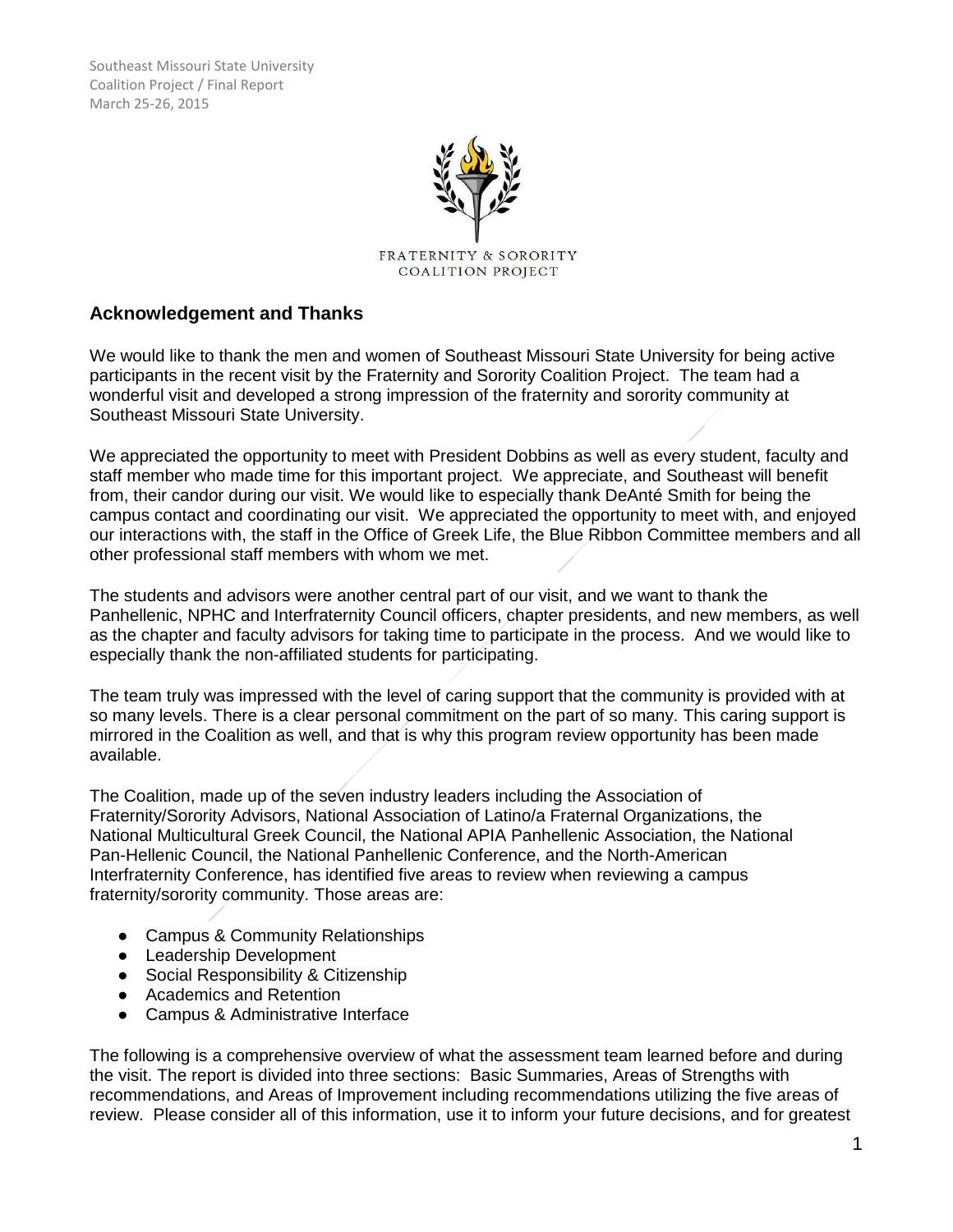impact turn it into an actionable timeline. If we can be of assistance in that process, please do not hesitate to contact us at any time.

Thank you again for your hospitality.

Sharrell Hassell-Goodman Anne Emmerth Todd Jenkins Jameson Root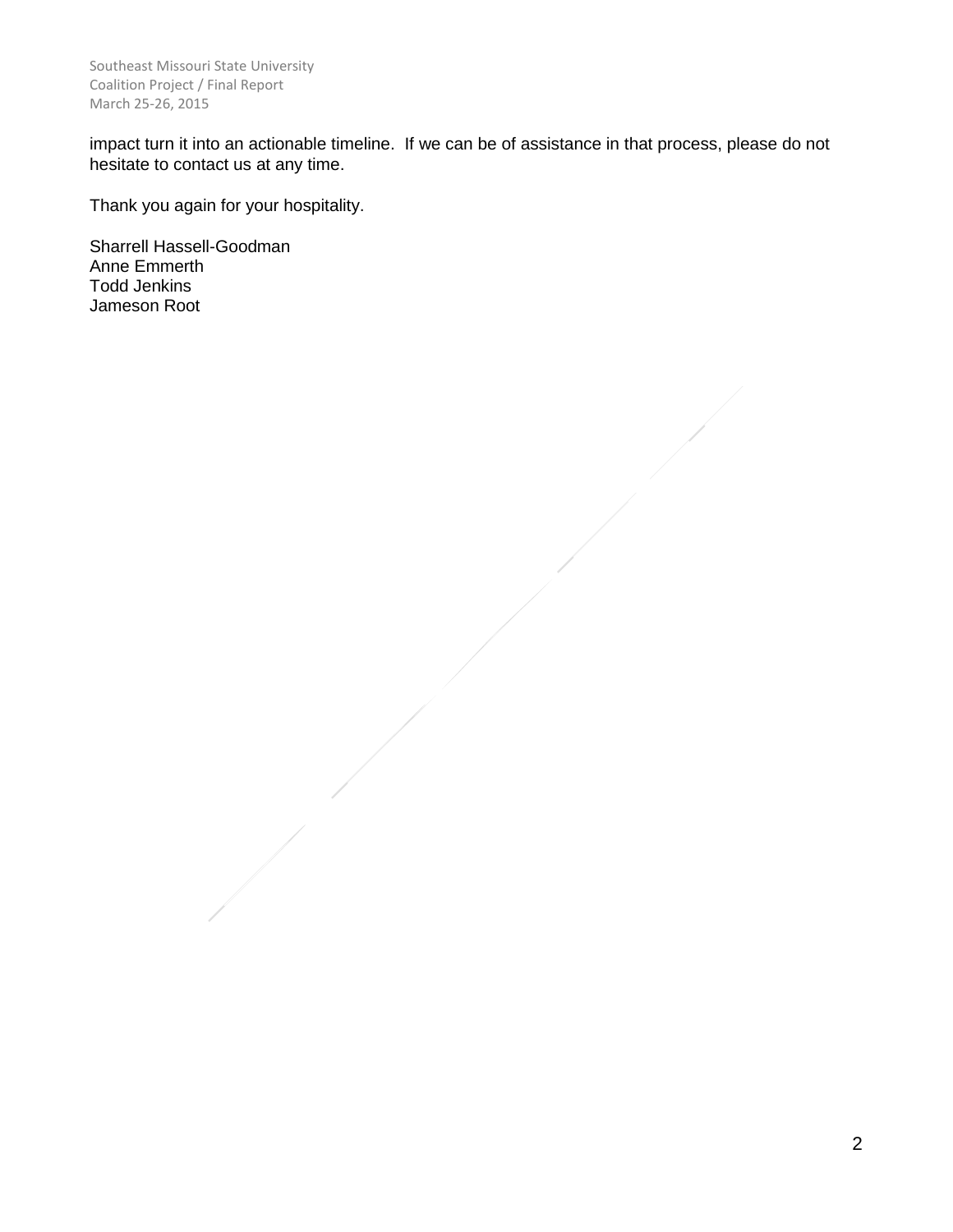# **Executive Summary**

## **I. Institutional Background**

Southeast Missouri State University (SEMO) is located in Cape Girardeau, Missouri and has an undergraduate population of just over 10,000 students. The undergraduate student population is 57% female and 43% male and 24% of the students are either domestic minority or an international student. Approximately 77% of Southeast students are from Missouri and over 3,000 students live on campus as of fall 2014.

Southeast hosts 10 fraternities in the Interfraternity Council, three chapters in the National Pan-Hellenic Council, and six sororities in the Panhellenic Council. Membership is just over 1,200 with 13% of students belong to a fraternity or sorority as of fall 2014.

## **II. Overview of Strengths**

There is a wonderful sense of support and a positive, future-focused outlook by the Southeast Missouri State University staff and administration regarding fraternity and sorority life. There is a strong belief that fraternities and sororities add value to the University experience and there is a desire to provide the appropriate support to ensure the experience is a healthy one for those students who choose to join.

Fraternities and sororities are actively engaged in community service and philanthropy and are often called upon by the University to support different initiatives. Fraternities and sororities perform well academically and are engaged in support of the culture and traditions at the University. Members of fraternities and sororities are also active student leaders on campus through student organizations, student government, and other on-campus leadership positions.

# **III. Overview of Opportunities**

Fraternities and sororities at Southeast Missouri State University have a number of limitations that impact the health of the community at this time. Primarily, there is a disconnect between the expectation that chapters will provide a values-based learning experience and the potential member base that may be seeking a more stereotypical experience.

The University has not yet been able to align all of the support pieces for fraternities and sororities in a manner that will maximize support for and advancement of a healthy fraternity and sorority experience.

# **IV. Five Priority Recommendations**

- 1. Establish an office operating budget that does not include taking funds from other areas to create the budget for Greek Life.
- 2. Develop comprehensive risk management and harm reduction policies and procedures, as well as training and education on the new policies.
- 3. Host the IMPACT program, a resource of the North-American Interfraternity Conference (NIC).
- 4. Develop an ongoing Chapter Advisor Training and Development Program, including a consistent communication plan for advisors.
- 5. Create an annual reporting mechanism for fraternities and sororities.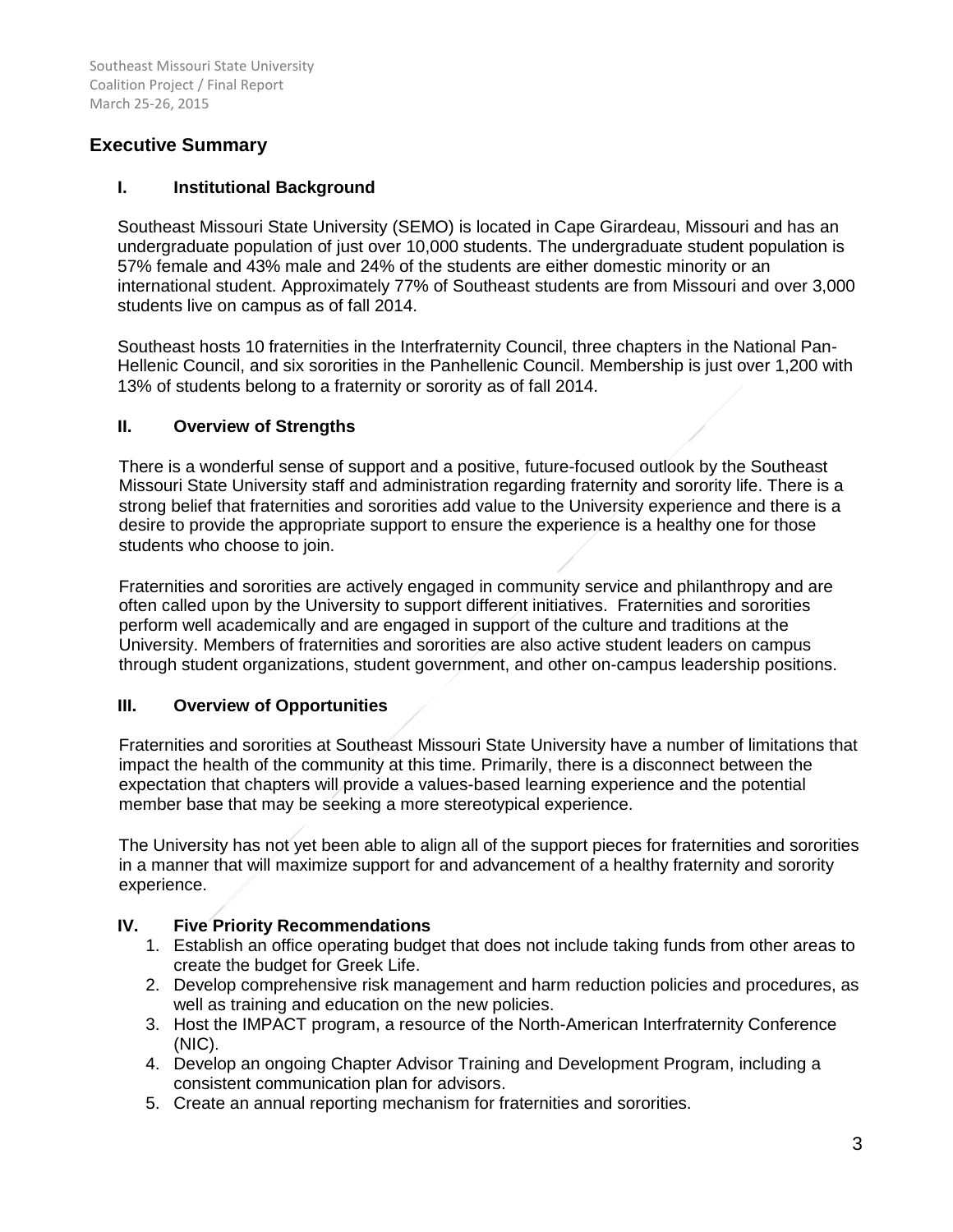# **Section 1: General Observations & Recurring Themes**

The following list represents general observations of the campus and fraternity/sorority community culture, as well as themes that arose through conversations with various stakeholders throughout the visit. As such, the following should be considered reliable information but not statements of fact. This report is the perspective of an objective, third-party team of professionals engaged by the Institution to review the health of the fraternity/sorority community during a specific, snapshot point in time.

- 1. The highest levels of administration at the University support the fraternity and sorority experience, and recently provided appropriate funding and other resources to establish a Greek Life office with a full time staff member and two graduate assistants. Students report a positive relationship with the professional staff and appreciate the open door policy that has been implemented.
- 2. There is a positive working relationship between the University and the local Cape Girardeau community.
- 3. Administrative units within the University express an interest and willingness to partner and collaborate with fraternities and sororities and the professional staff advising the community.
- 4. Fraternity men and sorority women are involved in the highest levels of student leadership at the University and are perceived as leaders on campus.
- 5. Fraternity and sorority members participate in a number of all-campus initiatives including volunteering for freshman move-in, participating in the Homecoming celebration, and are well represented in events hosted by the Admissions Office.
- 6. Southeast has experienced a dramatic increase in the number of domestic minority students and international students enrolled at the University. While domestic minority enrollment has increased, membership in National Pan-Hellenic Council (NPHC) chapters is declining. Additionally, there is little to no interaction between the fraternity and sorority community and the international student community, and this has been identified as a potential area for collaboration and recruitment.
- 7. The University hosts a fraternity and sorority leadership retreat, the governing councils host officer roundtables, and there is new member programming offered annually.
- 8. There is a strong commitment to community service and philanthropy among all fraternity and sorority chapters.
- 9. There is a commitment by the University to explore new fraternity housing options, however there is not a great deal of understanding of the plans among the student leaders or the alumni/ae advisors.
- 10. The governing councils lack an understanding of their role, purpose and function and are not connected with the many resources available to them through the National Pan-Hellenic Council, the National Panhellenic Conference and the North-American Interfraternity Conference.
- 11. The National Pan-Hellenic Council has been working diligently to improve its council operations and inter-chapter relationships. NPHC leadership has identified growth and development as a priority and have utilized online marketing to promote the NPHC experience.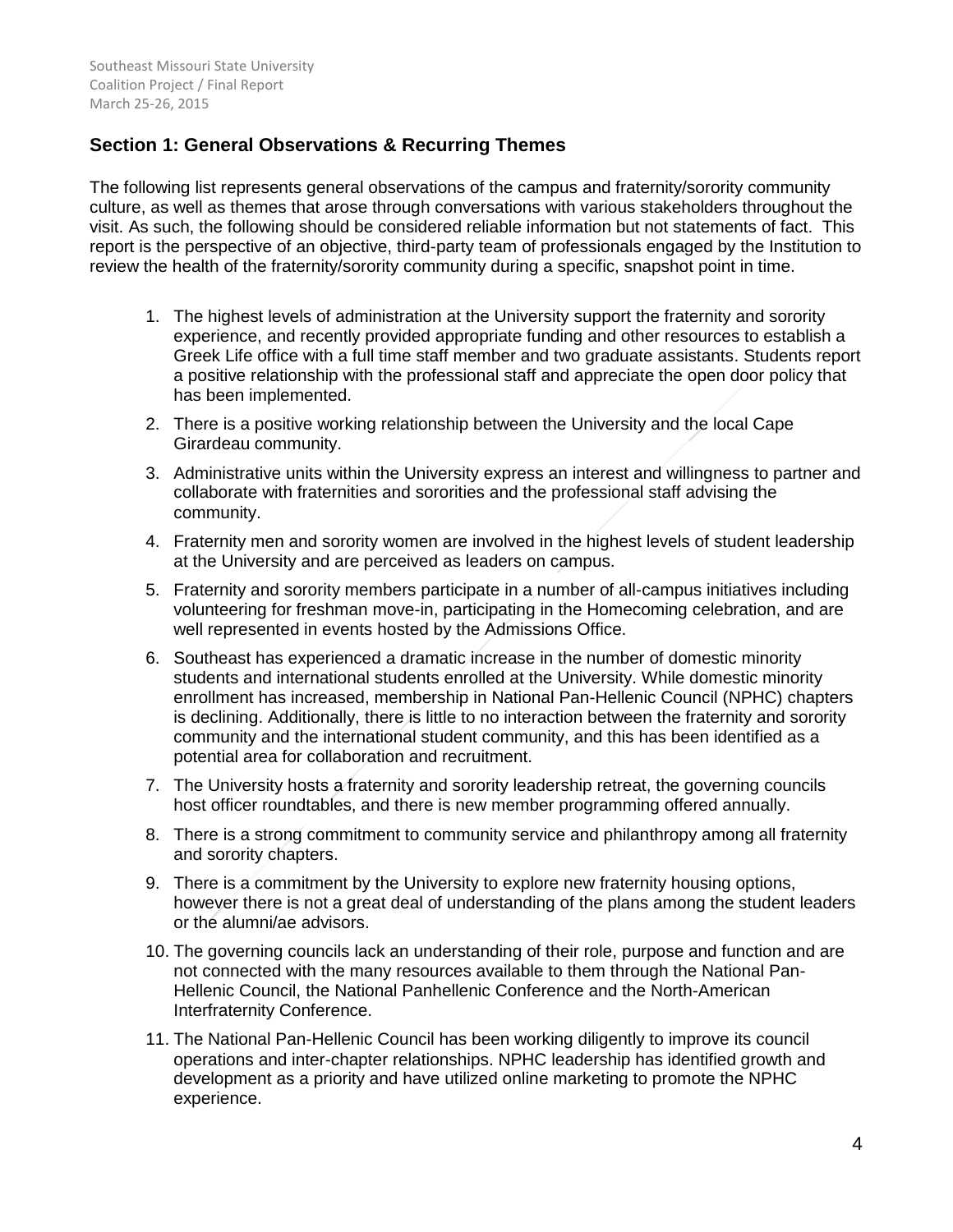- 12. Fraternity and sorority chapters express different views on the expansion by new chapters to the community. There is an expressed need for an additional Panhellenic sorority yet there are feelings that there are too many IFC fraternities on campus.
- 13. Although all chapters have a chapter advisor, no training and development is provided by the University for these men and women. Some of the advisors report receiving excellent training from their inter/national organization, however access to those training resources are not universal for all chapters.
- 14. Non-affiliated students report a very strong impression that fraternities and sororities are exactly the same as the national stereotype and cannot state that the chapters add value to the Southeast student experience.
- 15. There is a general lack of understanding of risk management and harm reduction best practices which results in an inconsistent reporting of risk management concerns within the fraternity and sorority experience. There are documented risk management concerns yet there is no training or education on harm reduction strategies or risk management policies.

# **Section 2: Strengths & Recommendations**

The following strengths of the institution and fraternity/sorority community were identified based upon information gathered by the Coalition Review Team during on-site interviews. Openness and frankness are encouraged through the confidentiality of individual interviews, and it is the aggregate content – information relayed by at least two Institution stakeholders in two different settings – reported here.

The Team has also provided recommendations in this section and the next. These should provide a starting place for the Blue Ribbon Committee and/or others involved in strategic planning to begin implementing a course of action that can help the fraternity/sorority experience align with institutional priorities in providing meaningful educational engagement outside of the classroom.

Recommendations in this section encourage the campus and fraternity/sorority community to continue positive activities and behaviors, and to capitalize on certain strengths to overcome limitations identified in Section 3. While the Institution and the fraternity/sorority community certainly possess strengths not included, this section represents those, both perceived and real, that were reported by institution stakeholders.

# **Campus & Community Relationships**

**1. Fraternity and sorority members are actively involved in many aspects of campus life including assisting with freshman move-in, participating in the Homecoming celebration, and a variety of other University initiatives.**

*Recommendation*: The Campus Life calendar highlights important university events in which students can participate or attend. However, many students with which the team met were unaware of this calendar, or its usefulness in allowing chapters to identify ways to support the institution and avoid over-programming their members. Simple messaging to chapter and council leaders about the value and use of this calendar would improve awareness. In addition, the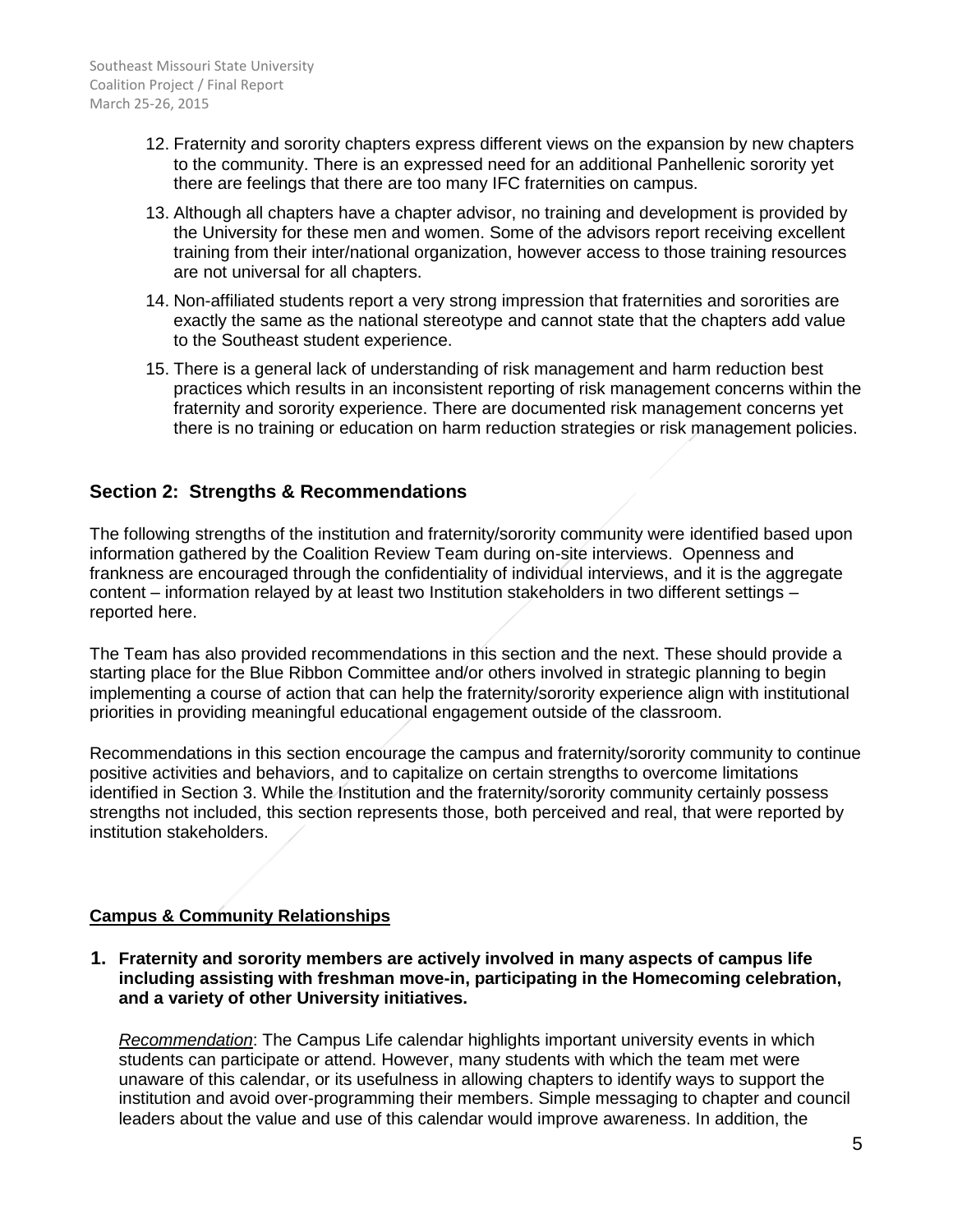university should assist chapters in finding ways to work with non-Greek organizations during these campus events to enhance relationships with non-affiliated members through purposeful partnerships.

**2. Fraternity men and sorority women demonstrate a high commitment to community service in the Cape Girardeau community and philanthropy activities for their inter/national partners. This emphasis on service and philanthropy is viewed as a strength of the fraternity and sorority experience.** 

*Recommendation*: The governing councils should develop a tracking method to document the number of community service hours completed and the philanthropic dollars donated on an annual basis and communicate this through an annual report. Such tracking could take place using OrgSync, VolunteerMatch.org, or a simple Excel document to which all chapters have access or contribute through the Greek Life Office. Reporting could be done in conjunction with an area non-profit such as the United Way that can calculate the community impact of the service hours donated to the Cape Girardeau community.

## **Leadership Development**

**1. Fraternity and sorority members are engaged in leadership positions at the highest levels of the institution and are perceived to be strong leaders on campus.**

*Recommendation*: The governing councils should explore opportunities that are available through the Office of Campus Life and Events Services at the University. Engaging first year members to Executive Board Officers in the programs and workshops presented by the office could provide strong skill development and training for chapter and council officers.

**2. The University hosts a fraternity and sorority leadership retreat, the governing councils host officer roundtables, and there is new member programming offered annually.** 

*Recommendation*: The University should consider investing in hosting the IMPACT Program, which is a resource offered by the North-American Interfraternity Conference. The IMPACT Program engages up to 80 students from the fraternity and sorority community in a leadership training experience that will result in a three to five year strategic plan for growth and development of the fraternity and sorority experience.

*Recommendation:* Governing council officers should engage members of the Southeast faculty, staff, and active chapter advisers to assist with the development of curriculum for the chapter officer roundtable programs. Engagement of campus content experts will enhance the value of the roundtables, ensure that best practices are being shared with student leaders, and engage a wide range of perspectives and solutions to the challenges of chapter officers. Officer roundtables should be hosted on a regular schedule for all primary chapter officers (Presidents, Risk Managers, Social Chairs, Scholarship Chairs, Recruitment Chairs, Standards Board/Accountability Chairs, Service & Philanthropy Chairs, Public Relations Chairs, Alumni/ae Relations Chairs, Treasurers, etc.).

#### **Social Responsibility & Citizenship**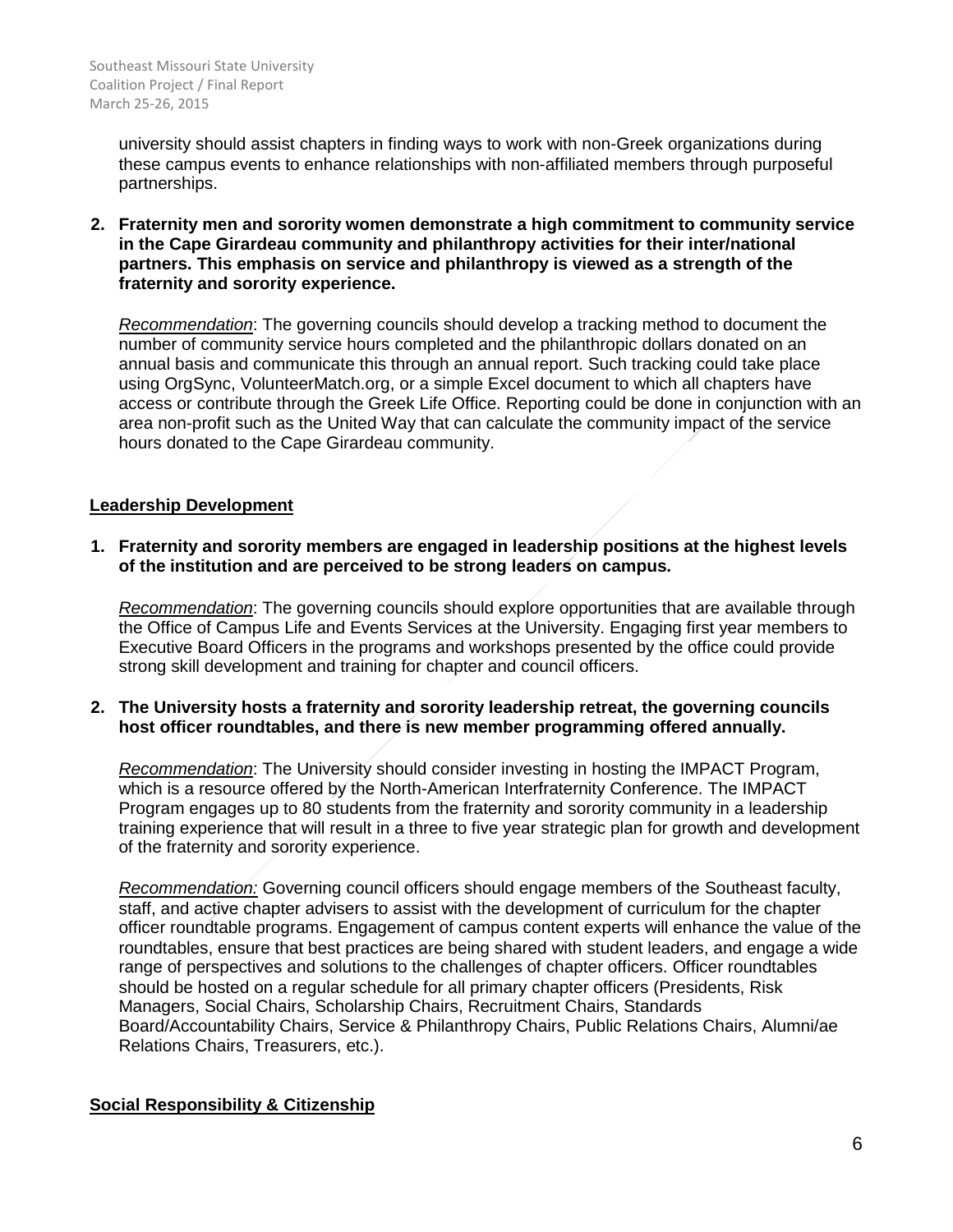**1. Fraternity and sorority chapters participate in a Week of Service, currently the Southeast Serves program through the Office of Campus Life and Events Services to showcase a commitment to service and philanthropy to Cape Girardeau and the surrounding community. These events are welcomed and appreciated by the Southeast campus and local community and are a highlight of the fraternity and sorority community.** 

*Recommendations*: Southeast Missouri State University should continue to market and enhance this Week of Service (Southeast Serves) by fraternity and sorority students.

- The fraternity and sorority community should expand opportunities in the area of continued service and outreach to ensure that citizenship remains a priority for the community.
- Chapters should leverage existing relationships with alumni to ensure support and enhance marketing efforts of service and philanthropic enhancement.

## **Academics & Retention**

### **1. Southeast Missouri State University is beginning to track retention and graduation rates of the fraternity and sorority community.**

*Recommendation*: Southeast Missouri State University should establish a regular process for data collection and analysis to include roster management, retention rates, graduation rates, recruitment statistics, and academic performance. This data should then be compiled into an annual report that is then distributed to all invested constituencies such as students, alumni, advisors, parents, faculty, staff, and inter/national organizations.

Popular methods for managing chapter rosters include Collegiate Link, Google Docs and/or Forms, Member Planet, Banner, and Org Sync. The Registrar's Office, if given accurate rosters, could pull semi- or annual lists for each chapter so the Greek Life Office could calculate and track retention rates.

Other data that can and should be tracked could include:

- a. Retention of new members from formal pledging to initiation
- b. Freshman to sophomore retention
- c. Four-year graduation rate
- d. Six-year graduation rate
- e. Dollars donated annually by fraternity and sorority alumni/ae to Southeast
- f. Dollars donated annually by fraternity and sorority alumni/ae to their chapters
- g. Percentage of fraternity and sorority alumni who donate to Southeast
- h. Fraternity/sorority member participation in campus leadership/career programs
- i. Fraternity/sorority member participation in community and campus service related programs

When this data is available over time not only on a community level, but also on a chapter by chapter basis, trends can be seen. Effectiveness of intervention efforts can be assessed and, hopefully, rewards for outstanding performance can be based on sound data. In each of the measures mentioned above, the criteria for data collection needs to be in writing and logically assessed.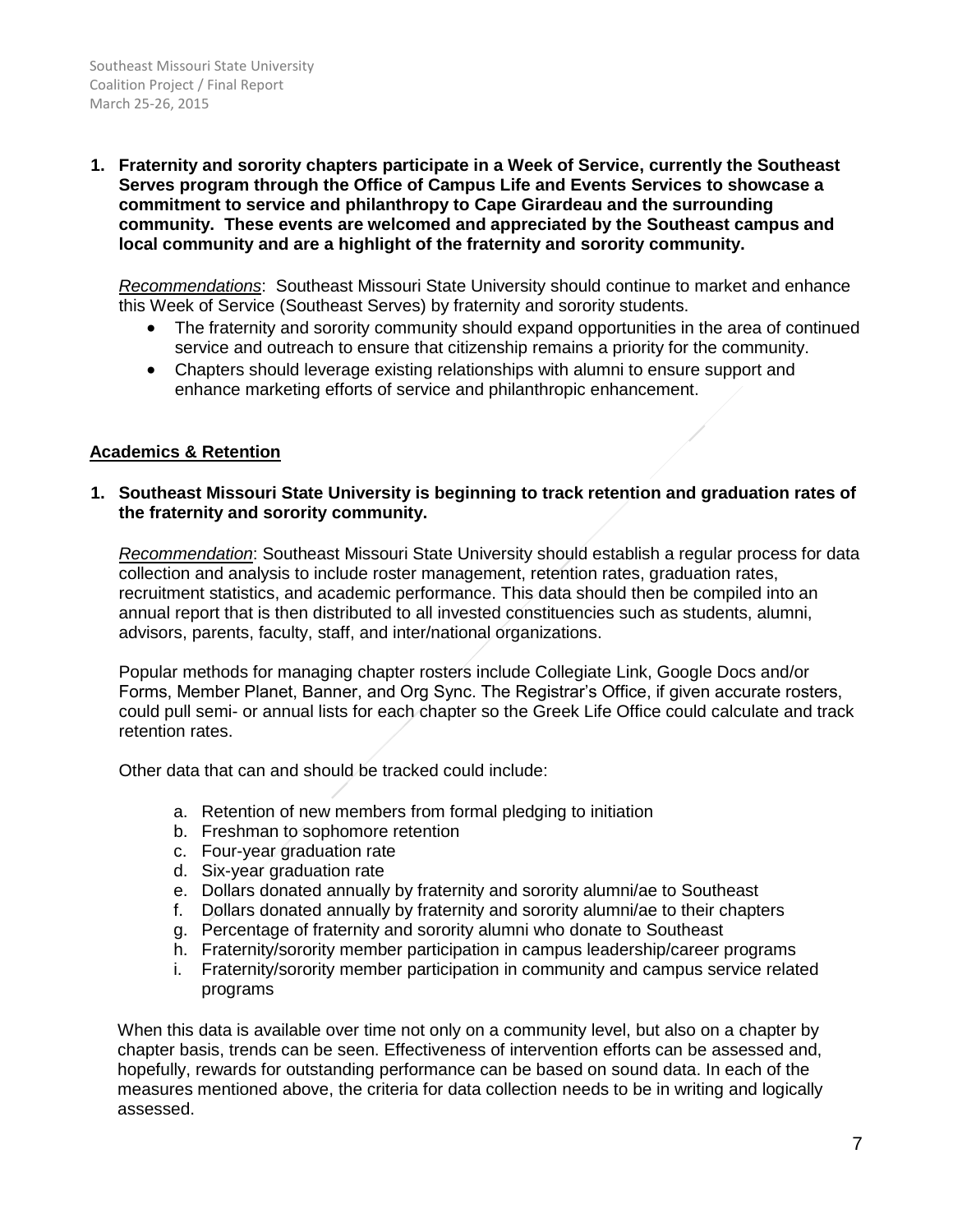### **Campus & Administrative Interface**

- **1. The University administration at Southeast Missouri State University has demonstrated a very supportive environment for the fraternity and sorority experience.**
	- **a. Establishment of the Greek Life office with a full time professional and two graduate assistants.**
	- **b. Provision of resources for the staff to engage in professional development and training.**
	- **c. Engaging in conversations about fraternity and sorority housing.**

*Recommendation:* Consideration should be given to the possibility of adding a second full time staff member to the office to better meet the needs of the fraternity and sorority community. The team understands that financial constraints might prohibit this in the short-term; however, if there is an increased priority for the fraternity/sorority community in the institution's strategic plan, additional staff with oversight of the community can help make these recommendations a reality.

A review of Southeast's peer institutions shows that many have one Director-level staff member, several have Graduate Assistant support, a few have an Assistant Director or Coordinator-level professional, and most have student interns or student assistants to achieve the objectives of the department. Even part-time support could allow more individualized support to chapter and council leaders, which is important given that many chapters' advisers are not local or easily accessible.

### **2. The Admission Office has created a brochure to promote membership in fraternity and sorority life, however information about fraternity and sorority membership is not included as part of the campus visit tour.**

*Recommendation:* The staff in Office of Greek Life should request that information about fraternities and sororities be included on the tour and then provide accurate information to be used in the tour guide training. Staff could be involved in the training of tour guides to ensure information is conveyed appropriately to prospective students and their families.

# **Section 3: Limitations and Recommendations**

As with the strengths of the fraternity/sorority community identified in the previous section, the following limitations were identified based upon information gathered by the Coalition Review Team during the on-site interviews. These limitations represent the aggregate content of the interviews – information, perceived and real, relayed by at least two Institution stakeholders in two different settings.

A great deal of leadership will be required from all stakeholders to accomplish these recommendations. While most recommendations identify a person, group or office to handle responsibility, it is important to note that the person, group or office is encouraged to delegate that responsibility to a more appropriate entity. The leadership for specific recommendations should be assigned to the leader that is most able to accomplish the goal, versus being assigned by title. This should be a priority task for the Blue Ribbon Committee to consider, in conjunction with key Institution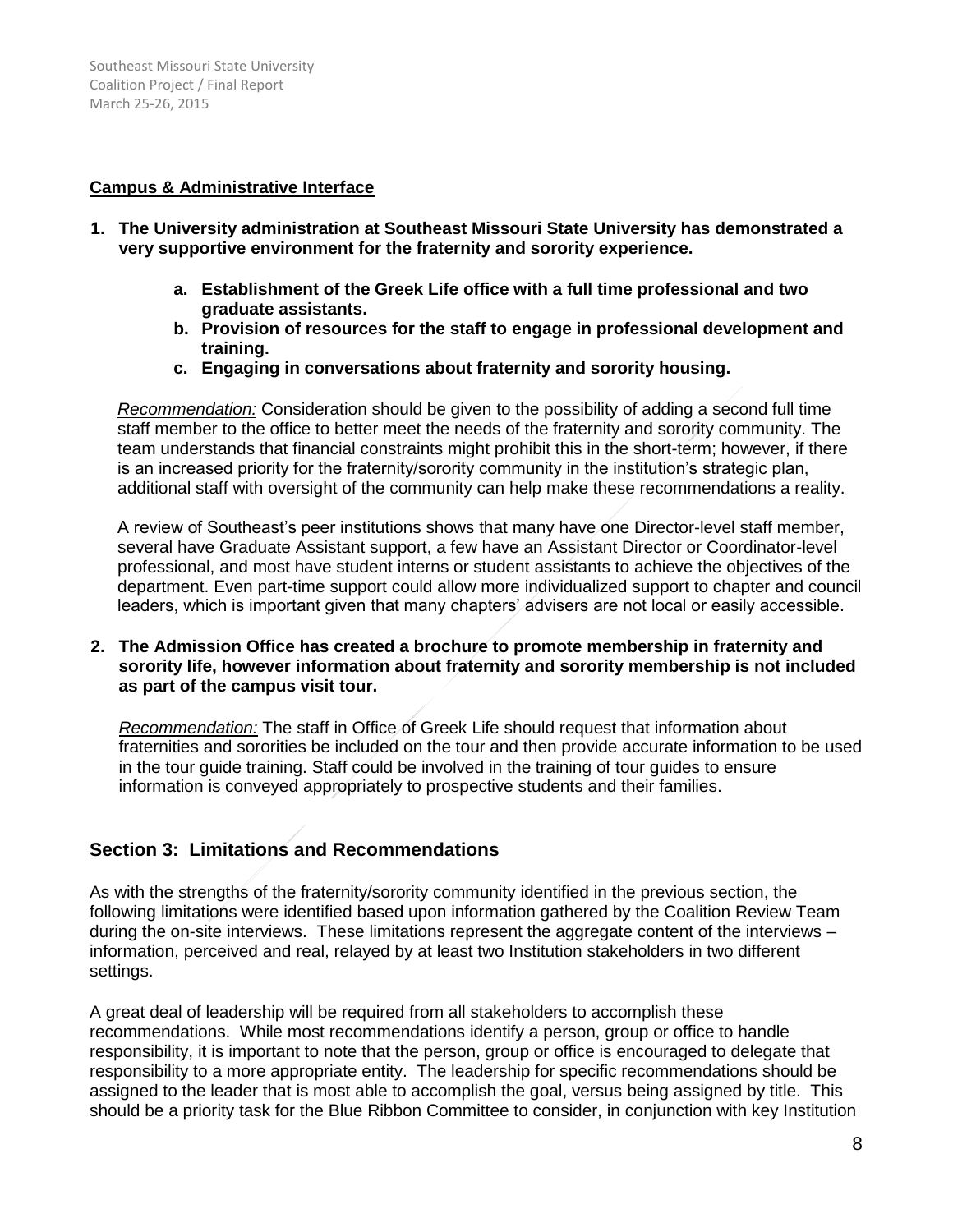administrators. Students, chapters and councils, as a whole, should actively seek these leadership roles as well.

## **Campus & Community Relationships**

**1. The governing councils lack an understanding of their role, purpose and function and are not connected to one another or with the many resources available to them through the National Pan-Hellenic Council, National Panhellenic Conference or the North-American Interfraternity Conference.** 

*Recommendation*: The IFC is currently chartered with the NIC, which is important for gaining access to valuable resources and guidance. The IFC Executive Board should schedule monthly meetings with their assigned NIC Coordinator for IFC Services to review all functional aspects of leading an IFC and fraternity community. These calls could focus on such topics as aligning IFC operations with the NIC Standards, engaging in recruitment best practices, managing a fraternity accountability process, and others.

*Recommendation:* The National Pan-Hellenic Council Executive Board should plan a leadership retreat with the NPHC officers and the chapter presidents from the member organizations to set a short term and long term cooperative agenda. This type of retreat could be facilitated by another campus based fraternity/sorority professional with background in NPHC advising and/or the local graduate NPHC chapter who could bring outside perspective and ideas on the plans for growth and development for the NPHC community.

*Recommendation:* The staff in the Greek Life Office should consider creating an NPHC advisory board consisting of financially active NPHC graduate members in the Cape Girardeau and surrounding areas for long term support and guidance of the NPHC community.

*Recommendation:* The Panhellenic Council Executive Board should plan a retreat with their NPC Area Advisor to review and engage in conversation about how to fully implement all of the NPC Unanimous Agreements and the policies as set forth by the National Panhellenic Conference. This should include training on the Release Figure Management system, why there is a two-tiered total program and how the chapters should view this as an advantage and opportunity to grow their membership.

## **2. While domestic minority enrollment has increased, membership in National Pan-Hellenic Council (NPHC) chapters is declining.**

*Recommendation:* In addition to the NPHC retreat mentioned above, the Greek Life Office should engage students and other campus partners in a process of formal and informal data collection to determine current attitudes and potential for future growth in the NPHC community. Conduct a survey with non-affiliated students and prospective members to gather information about the current state of the NPHC community, why they might or will join, how/where they learn about and form opinions about NPHC fraternities and sororities, etc.

**3. The Greek Life Office and governing councils should improve upon efforts that publicizes and promotes the fraternity and sorority community to various stakeholders.**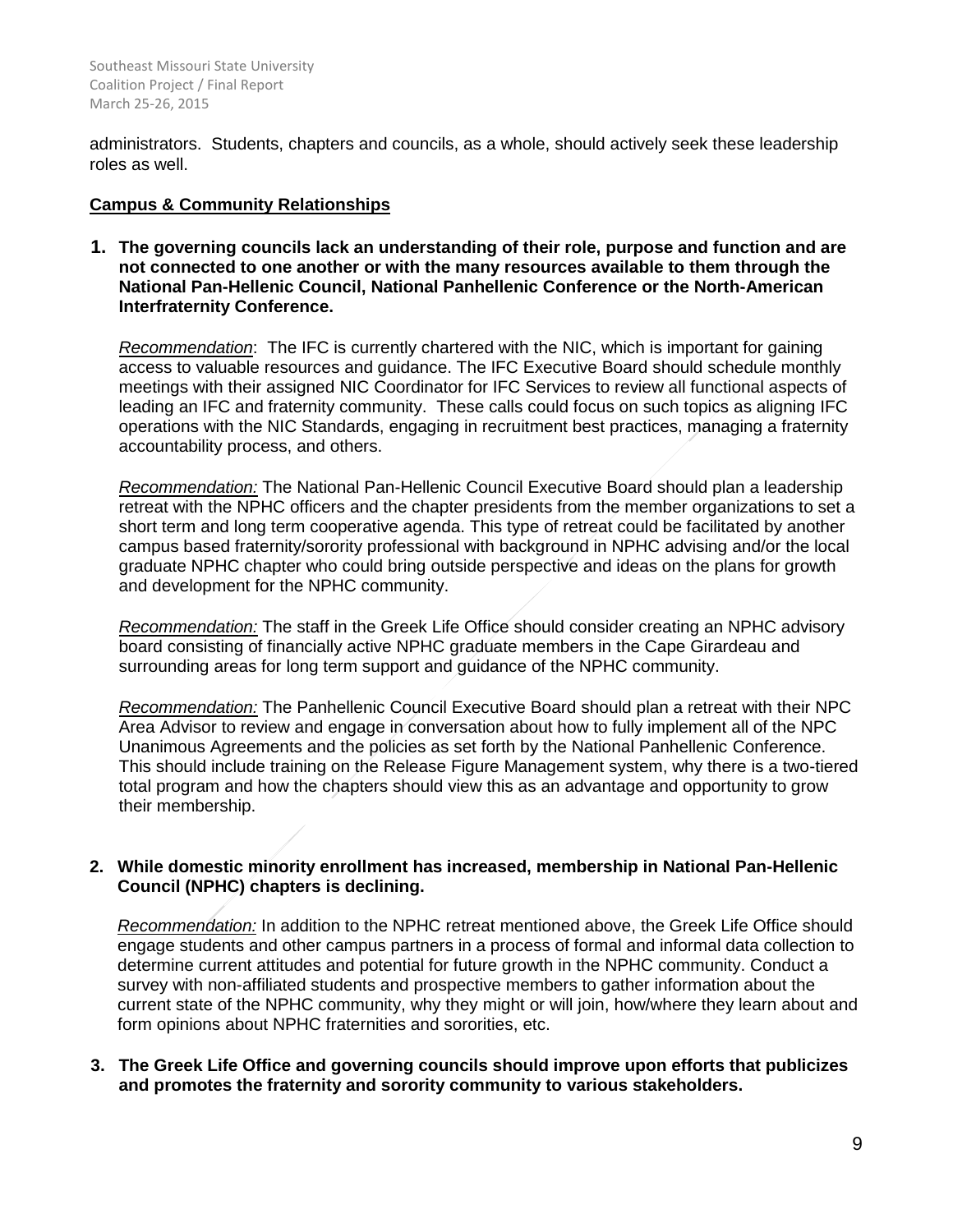*Recommendation:* The Greek Life Office should improve communications and outreach among key stakeholders within the fraternity and sorority community. Consistent communications, such as a monthly newsletter and or a biweekly email, should be sent between and within councils and chapters, including but not limited to IFC, NPHC, and Panhellenic advisors, chapter officers, house corporation members, and house directors, as well as any additional key stakeholders. The professional staff should consider sending once-semester communications to inter/national organizations about community developments, points of pride, and ongoing challenges.

*Recommendation:* The Greek Life Office should create an annual reporting process, through the enhancement of the Accreditation Process for chapters and councils, to aggregate accomplishments and important data that can be shared with local, regional, and inter/national stakeholders, including headquarters offices. The Accreditation Process should be enhanced to better align with the umbrella policies and inter/national organizations submissions. The request for data should align with information chapters already submit to their inter/national offices so as to not create an additional burden on their time.

*Recommendation:* The Greek Life Office, in collaboration with the governing councils, should develop a marketing tool that publicizes and promotes the positive initiatives of fraternity and sorority chapters and community as a whole, which can be sent to potential new members and parents prior to the beginning of the academic year. Multiple marketing methods, including social media, could be utilized to promote the positive initiatives of the fraternity and sorority community, such as information obtained through the accreditation process that highlights the accomplishments of the community. Moreover, the fraternity and sorority life staff should consider developing both a comprehensive end of the year report and one-page handout of quick facts/figures highlighting community-wide and chapter-based accomplishments that could be hosted on the website, emailed to stakeholders, and provided to potential members during university events, like Orientation.

### **4. Fraternity and sorority chapters express different views on the inclusion of new chapters to the community. There is an expressed need for an additional Panhellenic sorority yet there are feelings that there are too many IFC fraternities on campus.**

*Recommendation:* The Panhellenic Council should establish an Extension Exploratory Committee in Fall of 2015 to determine a final recommendation regarding the addition of another NPC member organization. The Exploratory Committee should give consideration to the following items:

- Conduct a chapter size analysis to determine an optimal operating size
- Conduct a chapter financial analysis to determine an optimal size for financial operations
- Assess the impact of the new sorority housing plans on potential membership numbers and financial implications
- Conduct a non-member evaluation to determine why so many women are registering to join a sorority yet do not complete the process

Once these items have been completed and all questions addressed, the Panhellenic Council should work with its NPC Area Advisor on a recommendation regarding extension.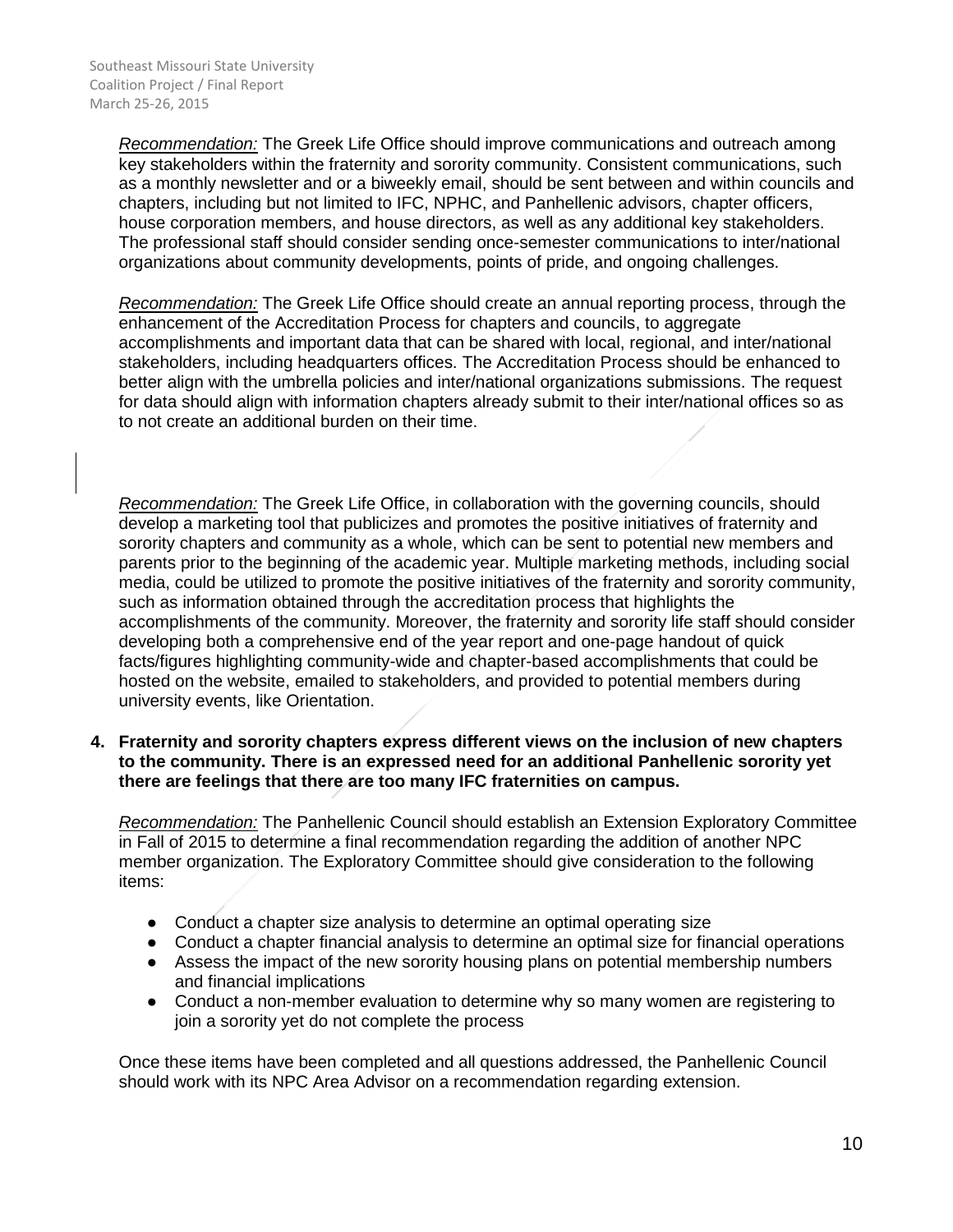### **5. Non-affiliated students report a very strong impression that fraternities and sororities are exactly the same as the national stereotype and cannot state that chapters add value to the Southeast student experience.**

*Recommendation:* The governing councils should develop a "You've Been Caught" campaign to catch chapters in the act of doing something that is in alignment with their stated fraternal values to provide positive reinforcement to those chapters working to eliminate the stereotypical behavior on campus. The promotion of this campaign should not be isolated within the fraternity/sorority community, however. Seek space in the campus or local newspaper to highlight positive achievements.

*Recommendation:* Professional staff and/or governing councils should establish a public recognition or award to be presented to chapters and individual members who exemplify living fraternal values on a daily basis. This would provide a high profile event to recognize those chapters and members that are actively working to align their behaviors with their organizational values and not the stereotypical fraternity/sorority behavior. Consider utilizing the revamped Accreditation Process to ensure chapters are being recognized for meeting the expectations of the Accreditation Process.

### **Leadership Development**

**1. A majority of the chapters have a chapter advisor, however no training and development is provided by the University for these men and women. Some advisors report receiving excellent training from their inter/national organization, but access to those training resources are not universal for all chapters.**

*Recommendation:* Given the proximity of Southeast to other colleges and universities within a 2 hour radius, Greek Life staff could partner with colleagues at these other campuses to coordinate a regional advisor drive-in. Exposure to other volunteers, strategies, and practices could benefit both chapter advisors and staff.

#### **Social Responsibility & Citizenship**

**1. There is a general lack of understanding of risk management and harm reduction best practices which results in an inconsistent reporting of risk management concerns within the fraternity and sorority experience. There are documented risk management concerns, yet there is no training or education on harm reduction strategies or risk management policies.**

*Recommendation:* The Panhellenic Council should host the *Something of Value* program, including the *Waves of Change* chapter member experience, as soon as possible. This program will engage the women in identifying risky behaviors within the fraternity and sorority community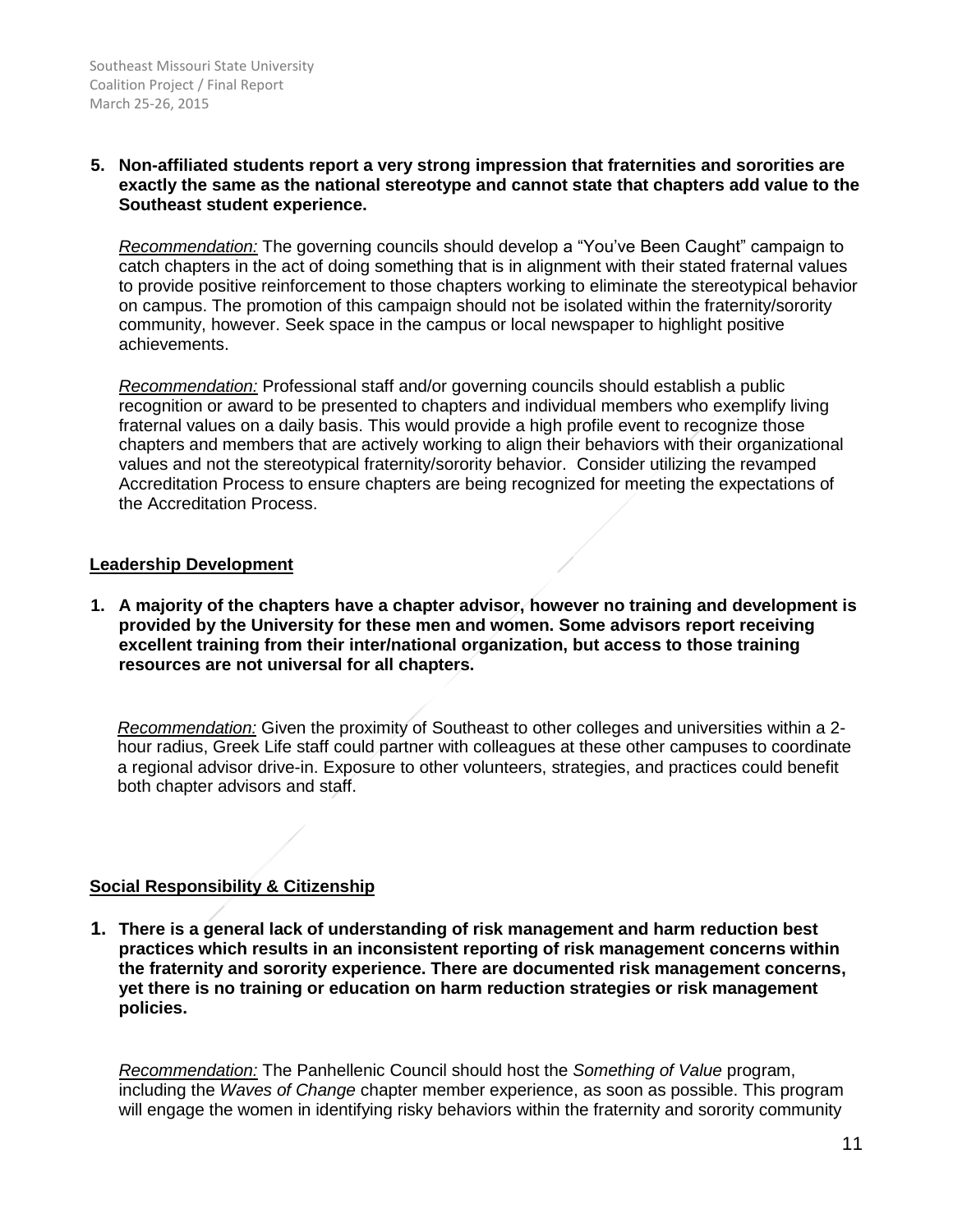and invite them to develop creative solutions to these campus culture issues. This program will also allow the Panhellenic to develop an action plan to address the concerns moving forward.

### **2. Students identified different activities with new members that could be construed as hazing; however, there is not a universal understanding of what hazing is or how to address concerns when they arise.**

*Recommendation:* The governing councils should continue to participate in ongoing hazing prevention efforts once per semester utilizing materials that are available from HazingPrevention.Org. Using education as an opportunity to begin a conversation is a first step in addressing the hazing concerns within the fraternity and sorority community. Consider conducting a hazing prevention workgroup to discuss ways to assist with hazing prevention and education efforts on campus in which initiatives conducted by chapters, councils and officers are enhanced, tracked and addressed.

*Recommendation:* The University should establish a confidential reporting structure for students, faculty, staff, and parents to report concerns of hazing behavior. This could be in the form of an online report form that is then immediately sent to the Director of Greek Life and Assistant Dean of Students for Student Conduct. Students should also be made aware of the National Anti-Hazing Hotline (1-888-NOT-HAZE).

*Recommendation:* Greek Life Office staff should consider partnering with other departments on cross-campus anti-hazing initiatives to address the issue from and with a variety of resources and perspectives. If financially feasible, staff should be encouraged to attend the Novak Institute for Hazing Prevention to learn more about the latest data, techniques, and educational practices regarding hazing education and prevention.

**3. There is a lack of a clear and established chapter accountability process within the community. The university conduct process is established and utilized when incidents occur among fraternities and sororities, however it is difficult to identify how chapters are internally holding their members accountable, spotlighting an apparent lack of selfgovernance within the community.** 

*Recommendation:* The Greek Life Office should consider creating policies, procedures and protocols for chapters in the following areas: Emergency procedures for the fraternity and sorority community, housing expectations, response hazing/alcohol and other risk management violations, facility issues, office or council procedures to include but not limited to registration of on-campus events, event requirements (fundraisers, events with alcohol, chapter philanthropies), and membership intake procedures (semester interest meetings each semester to provide opportunities for community to be aware of potential new members). Once policies, procedures and protocols are established, staff should provide adequate training at the beginning of the year to council and chapter leaders.

*Recommendation:* The Greek Life Office is seen as an advocate for chapters, which is helpful to ensure proper support for chapters navigating the student conduct process; however, they should consider establishing a training and education for chapters' standards/ honor boards to ensure chapters have a process for developing and maintaining self-governance.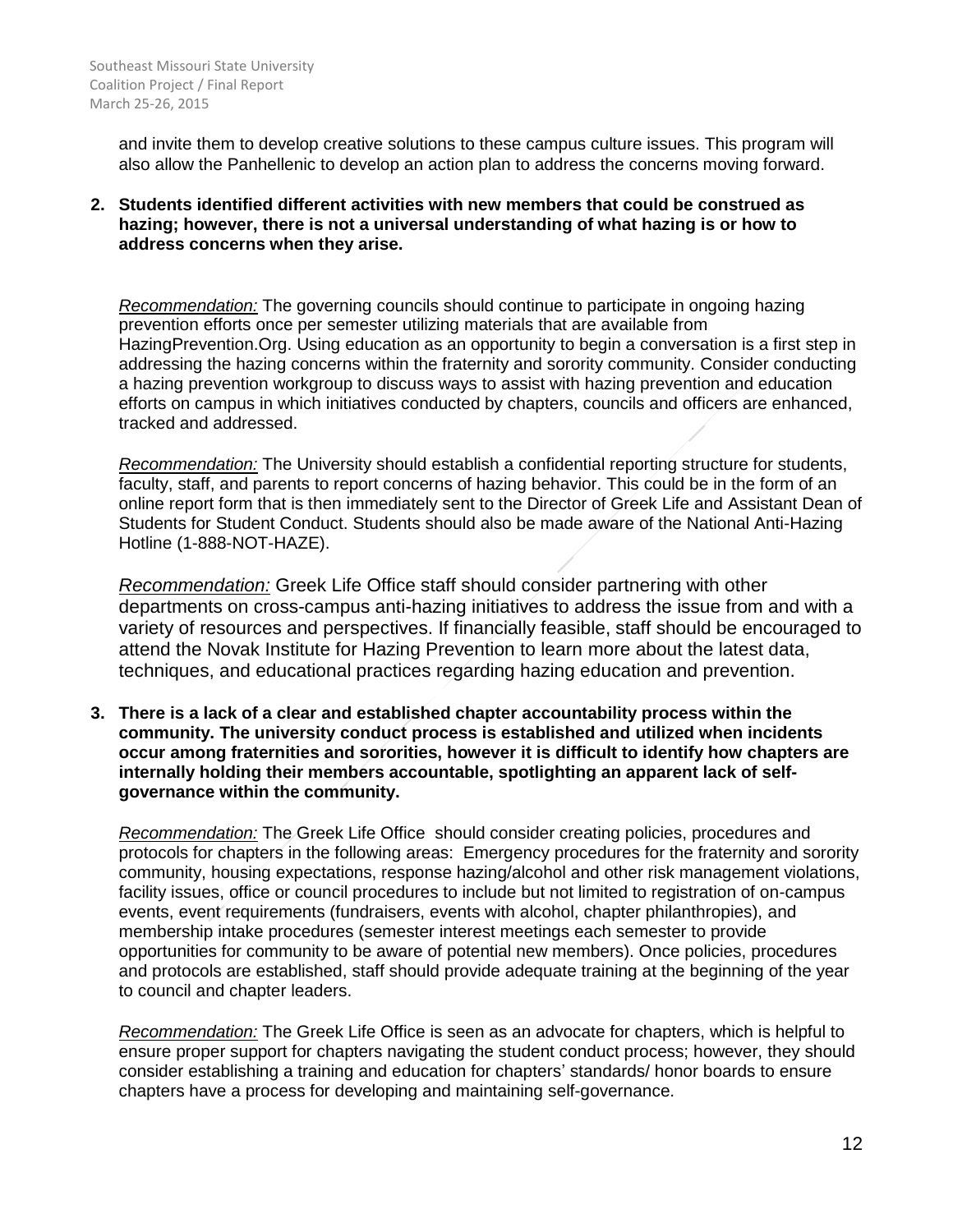*Recommendation:* The Greek Life Office should educate each respective council member specifically on hazing policies, application of the policies on their community's respective hazing practices, and how to report hazing incidents. Trainings should include alcohol policies and application of the policies on alcohol use and abuse practices within their community, to include but not limited to pre-gaming, binge drinking, and drinking in fraternity houses. Staff should develop partnerships with the inter/national fraternity and sorority organizations to work together to address hazing practices by identifying issues, concerns, and consequences.

## **Academics & Retention**

### **1. The all fraternity and sorority academic performance is above the all-student academic performance, however the all-NPHC average is lower than the all-student average on campus.**

*Recommendation:* The National Pan-Hellenic Council and the Interfraternity Council should complete an analysis of the factors impacting the academic performance of chapters. This might include data such as:

- Academic requirements to be eligible for membership
- New Member performance prior to joining compared to after the new member semester
- Academic requirements for members to be in good standing
- Academic requirements for officer eligibility
- Number of members below a 2.0 compared to above a 3.5
- Track academic performance of potential peer groups (i.e. GPA of all African-American students)

Using this data, the councils may be able to identify opportunities for improvement such as increasing the eligibility requirement to join, addressing issues impacting academic performance during the new member period, providing support to chapters who have members that are not in good standing, etc.

## **Campus & Administrative Interface**

**1. Southeast has experienced a dramatic increase in the number of domestic minority students as well as international students enrolled at the University. While domestic minority enrollment increased, membership in NPHC chapters is declining. Additionally, there is little to no interaction between the fraternity and sorority community and the international student community, and this has been identified as a potential area for collaboration and recruitment.**

*Recommendation:* The governing councils should reach out to the International Education and Services office to seek opportunities for partnership and collaboration. Engaging in an active dialogue with the staff may allow for planned interactions between members of the fraternity and sorority community with the increasing international student population in such programs as conversation partnerships, cultural exchanges, or assisting with learning about American culture.

*Recommendation:* The Greek Life Office should conduct an environmental scan as to the impressions of domestic minority students at Southeast Missouri State University of the fraternity and sorority community. This environmental scan could include a survey, focus groups, or others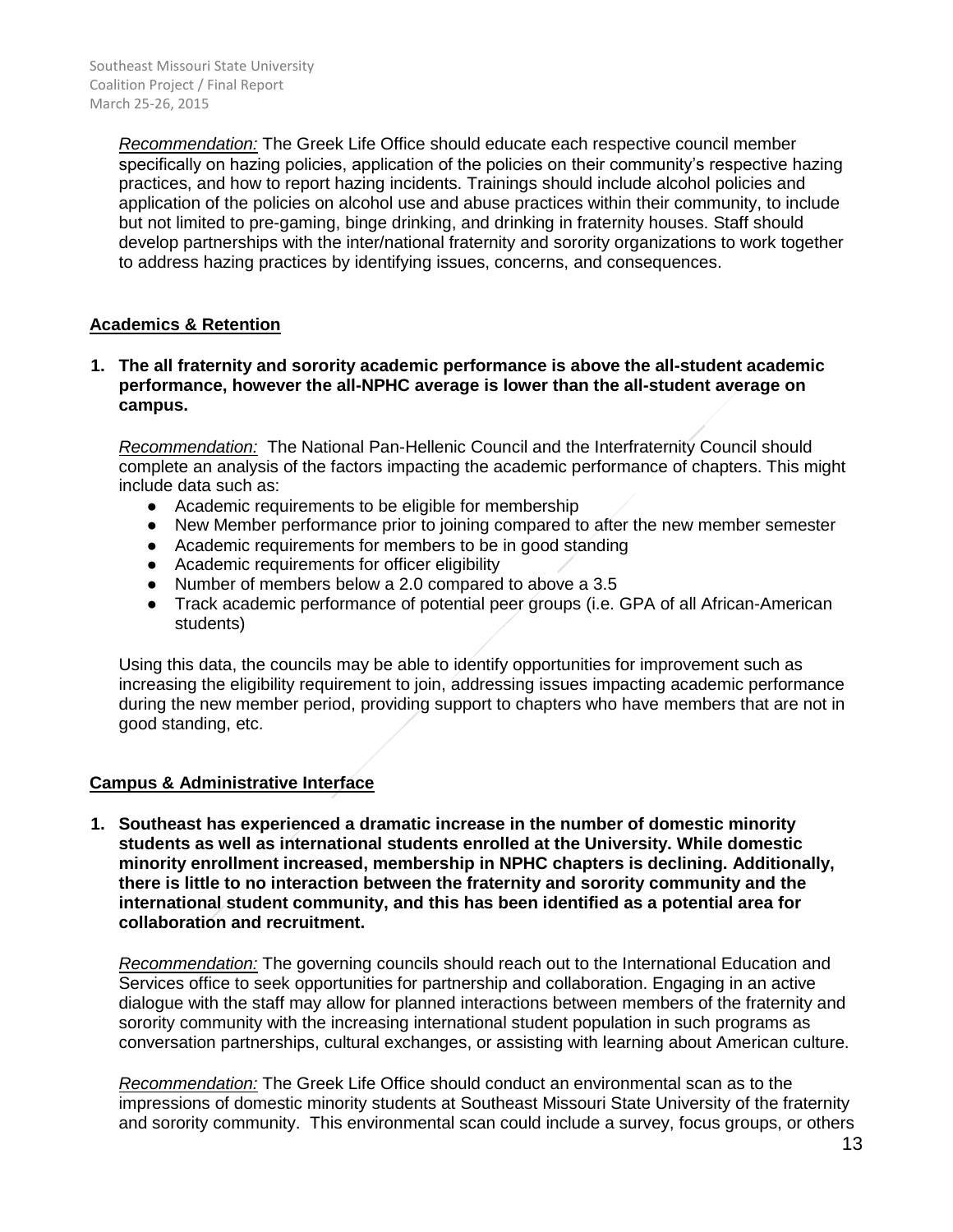engagement opportunities to solicit feedback from current students and how they do or do not engage with members of the fraternity and sorority community.

## **2. The staff in the Office of Greek Life will need to continue to engage in professional development and training as to the best practices in fraternity and sorority advising.**

*Recommendation:* The Director of Greek Life and/or staff representative should plan to attend the College Panhellenic Academy or attend NPC sessions on advising the council at the Association of Fraternity/Sorority Advisors Conference.

*Recommendation:* The Director of Greek Life should inquire of peer institutions best practices of accreditation programs and consider making changes/enhancements to Southeast Missouri State University fraternity and sorority accreditation program to ensure that it is meeting the best needs of the community. In addition, staff should engage NIC, NPC, and NPHC for a comprehensive review of the accreditation program to better align with corresponding intern/national policies, NIC Standards, NPHC Standards, NPC Unanimous Agreements, and industry best practices.